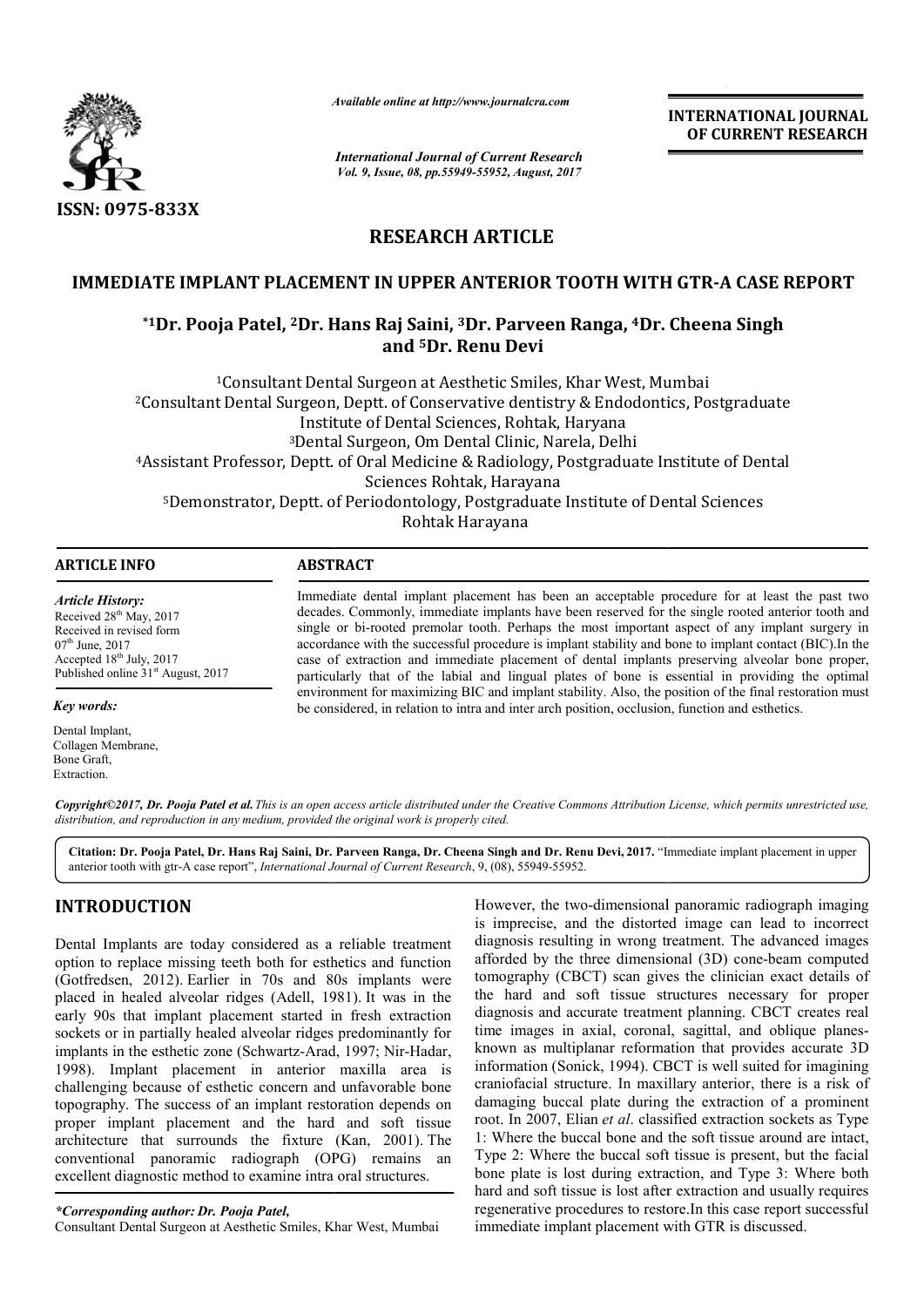### **Case report**

A 32-year-old male patient in excellent general health reported with mobile tooth in maxillary anterior jaw region 21# (Figure 1) to the OPD of Department of Periodontology, PGIDS, Rohtak, Haryana. The patient's medical history was unremarkable. On dental hard tissue examination there were no other significant findings. Periodontal status,oral hygiene was good. No marginal gingival inflammation was detected. No periodontal pockets were present, no tooth mobility found. The patient expressed his desired for fixed type replacement which preserved the neighboring healthy teeth. IOPA x-ray reveals broken post w.r.t 21 (Figure 2).



**Fig.1. Pre-operative**



**Fig.2. Pre-Operative IOPA X-RAY**

#### **Treatment planning**

After the clinical examination and review of the initial periapical radiograph (IOPA), the possibility of an extraction of the remaining root structure of tooth 21# and subsequent implant placement seemed feasible. The patient was advised of the potential benefits of a CBCT scan, this information would yield the information necessary to recommend the optimal treatment plan, based on a comprehensive assessment of the bone for the potential implant placement. Based on this decision was made to take CBCT scan. The cross-sectional CBCT data was visualized which revealed that the thickness of the palatal and buccal plate were intact (Figure 3). There were no deficits in the bony structure around the entire

circumference of the residual root. Cross-sectional image dictated the existing tooth position in relation to the surrounding bone. When we viewed the recipient site, it was realized that the anatomy was ideal for immediate implant placement, and the amount of available bone apical to the existing tooth which could be utilized to provide stability for the immediately placed implant was adequate (6.5mm). Patient's written consent was taken, and impressions of upper and lower arch were taken to prepare Study cast models. Initial phase-1therapy was performed.



**Fig.3. CBCT**

#### **Surgical procedure**

At the day of surgery, the patient was prepared and draped. The patient was appropriately anesthetized with 2% lignocaine HCL. The 21# tooth was atraumatically removed (Figure-4).The socket was checked for any residual granulation tissue or debris. Osteotomy site was marked. 2.0 diameter pilot drill was used to start the bone preparation, labiolingual and mesiodistal angulation was assessed using paralleling pins. The osteotomy was done in a sequential manner. Implant site was flushed with normal saline and betadine to remove any debris,4.0x13 mm length implant was placed in the prepared osteotomy site (Figure 5).The exposed implant site labially was successfully covered with PERIOGLASS bone graft along with collagen membrane.(Figure  $6 \& 7$ ) The site was closed with 3-0 silk sutures. Immediate pontic with composite was delivered provisionally (Figure 8).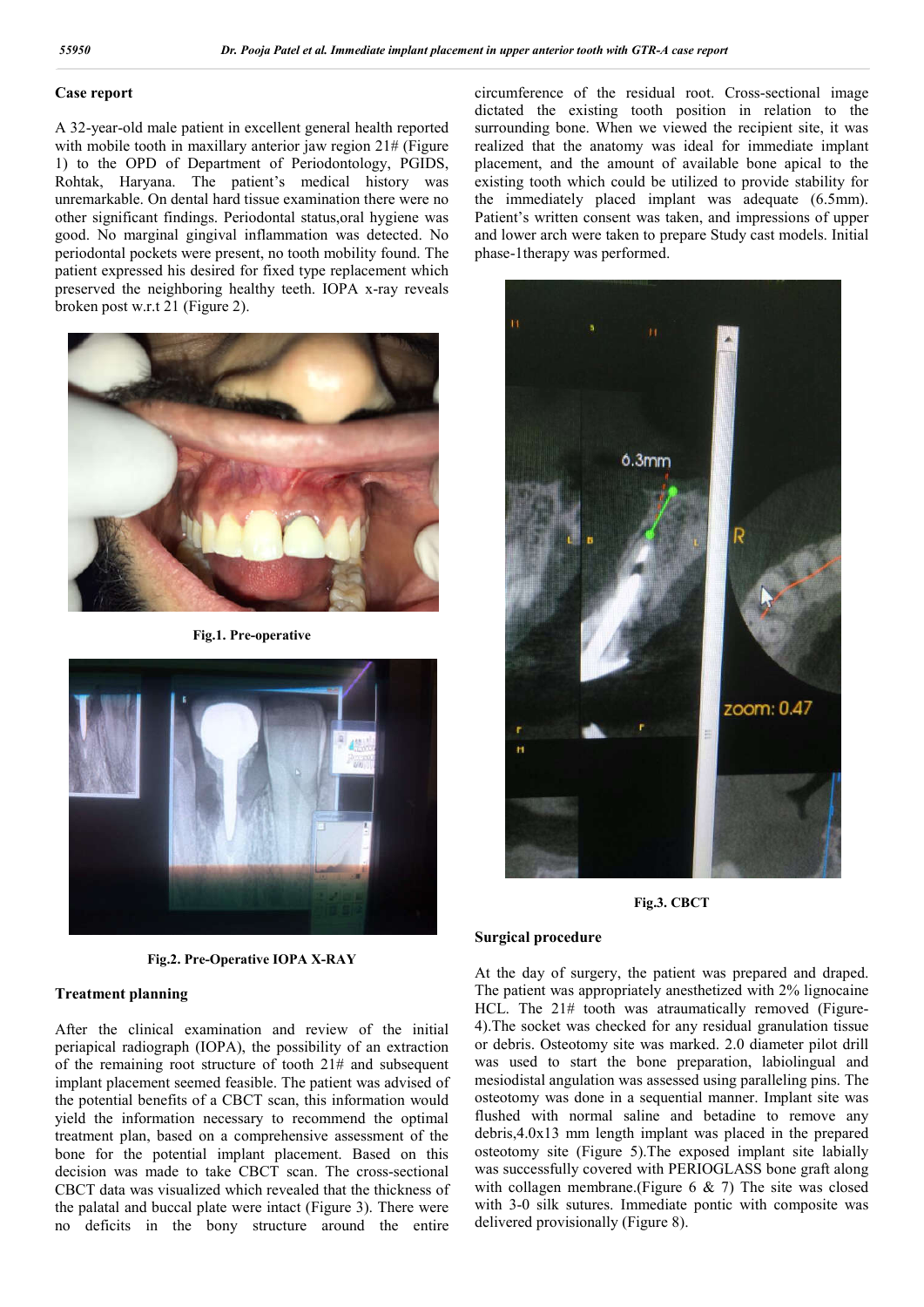

**Fig.4. Extracted Tooth**



**Fig.5. Implant placed safely 4.2x13mm**



**Fig.6. Bone graft placed (perioglass)**



**Fig.7. Collagen Membrane placed**



**Fig. 8. Provisional prosthesis**

#### **DISCUSSION**

Dental implants have been used as a best treatment modality for replacement of missing natural teeth in terms of stability and esthetic outcome. The success of dental implant therapy is no longer based only on functional osseointegration but positive patient outcomes of creating a restoration which resembles a natural tooth in all respects (Wilson, 2002). Implant placement in esthetic zone requires careful preoperative treatment planning, hard and soft tissue augmentation and complete knowledge of surgical and prosthetic techniques. Immediate implant placement reduces the overall treatment time, prevents bone and soft tissue resorption and has better patient acceptance due to less trauma (Quirynen *et al*., 2007).

The decision to extract the teeth and place implants immediately is always a risk. This risk is lowered if we understand why the tooth had to be removed, how biology works and what we can or must not do. In this case, a flap raise or papilla raise would have been fatal with regard to aesthetics, resulting in unpredictable and major defects. The implant position slightly beneath the crestalbone level is correct, calculating the inevitable loss of crestal height through the former local inflammation. The grafting of the buccal plate gap is also appropriate and leads to a higher predictability when performed with a combination of fast and slow, or slow and non-resorbable biomaterials. (Elian *et al*., 2007; Funato *et al*., 2007; Abu-Hussein *et al*., 2013) Decisive factors for the success of immediate implant are a lack of infection in periodontal tissues and an intact tooth socket. The evaluation of alveolar bone with CBCT helps the implantologist to assess the quality and quantity of cortical and cancellous bone, especially in the buccolingual dimension.

Immediate implant placement following tooth extraction in appropriately selected cases has been considered the optimal procedure for the following reasons: the natural healing process are mobilized to the maximum, no bone resorption has taken place yet, drilling is reduced, a number of surgical stages are eliminated, design and construction of prosthesis is simplified, and positive psychological effect on the patient (Nowzari, 2001; Sukovic, 2003 and Cohnen, 2002). The implant diameter is often smaller than the diameter of the root of the extracted tooth, which may lead to a gap between the implant and the extraction socket wall. In cases where the distance between the implant and the extraction socket is less